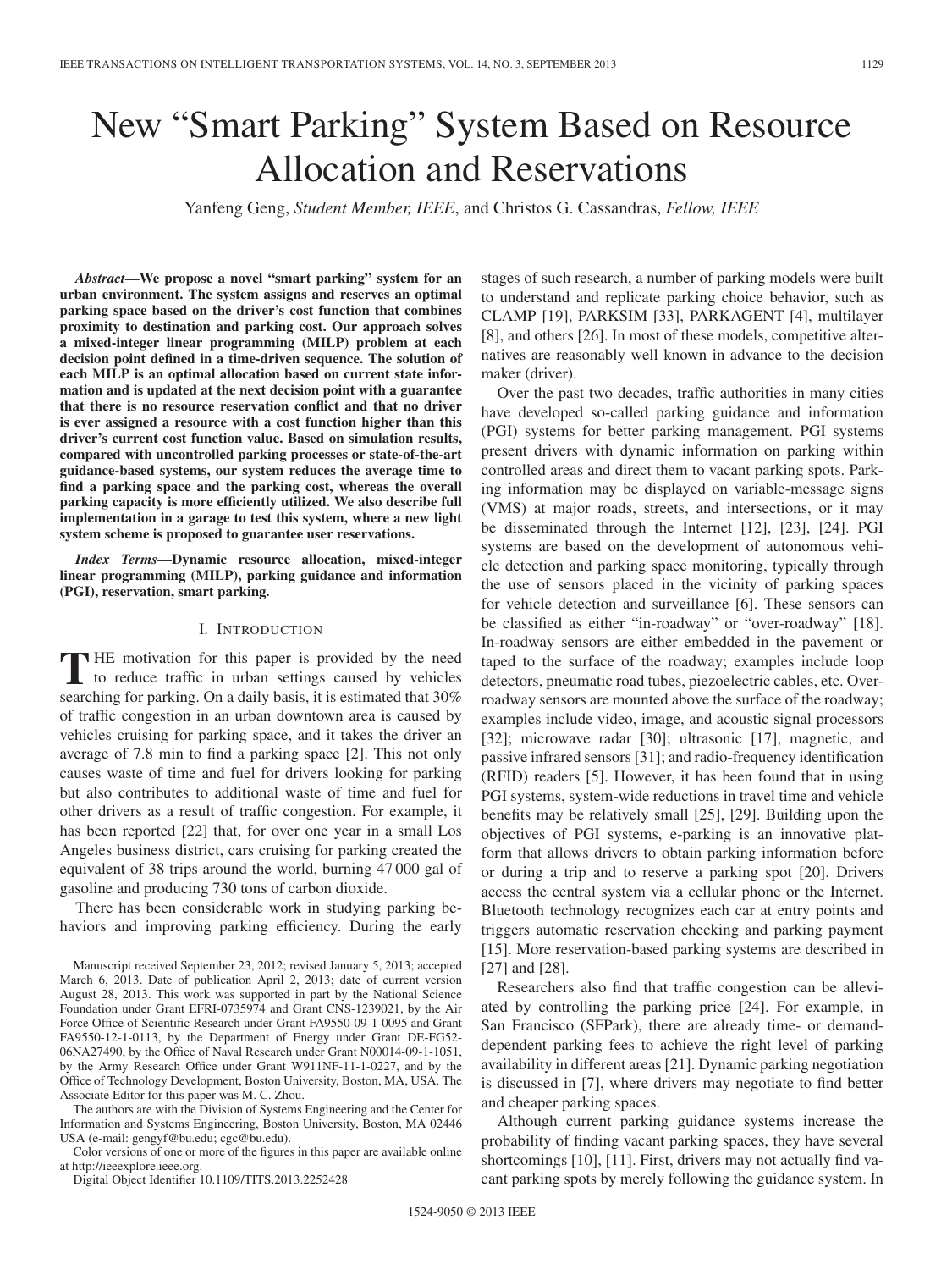essence, such systems change driver behavior from searching to competing for parking: More drivers go toward the same available parking spots, and it is possible that none is free by the time some drivers arrive, thus forcing replanning and competition for other spots. Although there exist some smartphone applications for drivers to check real-time parking information using their mobile phone [23], there are also safety issues associated with drivers watching parking updates while driving. Second, even if a driver is successfully guided to a parking space, such a system increases the probability of finding *any* parking space at the expense of missing the opportunity for a *better* space. For example, a driver may pay to park at an off-street parking spot but miss the chance to obtain a nearby free on-street parking spot that may better serve him. Third, from the traffic authority point of view, parking space utilization becomes imbalanced: Parking spaces for which information is provided are highly utilized and cause higher traffic congestion nearby, whereas other parking spaces may be routinely left vacant. In general, guidance systems do not solve the basic parking problem. Even worse, they may cause new traffic congestion in areas where parking spaces are monitored.

In this paper, we propose a new concept for a "smart parking" system. This system explicitly *allocates and reserves optimal parking spaces* to drivers, as opposed to simply *guiding* them to a space that may not be available by the time it is reached. The allocation is based on each user's objective function that combines proximity to destination and parking cost while also ensuring that the overall parking capacity is efficiently utilized. The *reservation* in our "smart parking" system is different from that in the e-parking platform and others earlier mentioned. The latter only involves garage space reservations, and there is no attempt at any form of optimality, whereas in our "smart parking" system, drivers may reserve both off-street and onstreet parking spaces, which are selected to be optimal based on a well-defined objective function structure.

In our problem, a key feature is that each driver has specific requirements and that only a subset of resources (parking spots) can satisfy them. This is similar to the skills-based routing (SBR) problem encountered in telephone call centers, where calls are routed based on the skills required for a server to respond to the call [1], [9]. Whereas, in SBR, a server remains assigned to a call until its completion, in "smart parking," we allow parking spaces to be *reallocated* so that a driver can continuously upgrade the resource assigned to him until it is physically occupied. Even without this complicating feature, however, dynamic routing problems in multiclass multipool call centers are outside the reach of exact analytical methods. Related research has focused on various forms of approximations to bypass the high dimensionality involved in determining optimal routing policies. For example, Koole and Pot [16] used approximate dynamic programming to solve a specific structured multiskill call center routing problem. Some work considers these problems in a heavy-traffic regime [14], where system utilization approaches one. Multiclass single-pool systems in this regime are analyzed in [3]. Gurvich and Whitt [13] also proposed a routing method for multiclass multipool systems based on a fixed-queue-ratio strategy. In this paper, we view the "smart parking" allocation process as a sequence of mixed-integer linear programming (MILP) problems solved over time at specific decision points.

The rest of this paper is organized as follows: In Section II, we introduce the framework of our "smart parking" system. In Section III, we describe the dynamic resource-allocation model we use and formulate the MILP problem solved at every decision point over time. Simulations based on a case study involving parking resources at Boston University, Boston, MA, USA, are given in Section IV. A garage implementation is described in Section V. Finally, we conclude and discuss future work in Section VI.

## II. "SMART PARKING" SYSTEM

Here, we describe the "smart parking" system framework and its operation.

### *A. System Framework*

Our proposed "smart parking" system takes the basic structure of PGI systems as one component. In addition, it includes a Driver Request Processing Center (DRPC) and a Smart Parking Allocation Center (SPAC). Fig. 1 shows this framework. The Parking Resource Management Center (PRMC) collects and updates all real-time parking information and disseminates it via VMS or the Internet (basic functions of PGI systems). The DRPC gathers driver parking requests and real-time information (i.e., car location), keeps track of the driver allocation status, and sends back the assignment results to drivers. Based on driver requests and parking resource states, the SPAC makes assignment decisions and *allocates and reserves* parking spaces for drivers.

As we can see, compared with PGI systems, the additional cost of these two new components is minimal. Only one or two servers are required to carry out computation and for user data storage.

The basic allocation process is described as follows. Drivers who are looking for parking spots send requests to the DRPC. A request is accompanied by two requirements: a constraint (upper bound) on parking cost and a constraint (upper bound) on the walking distance between a parking spot and the driver's actual destination. It also contains the driver's basic information, such as license number, current location, car size, etc. The SPAC collects all driver requests in the DRPC over a certain time window and makes an overall allocation at decision points in time, seeking to optimize a combination of driver-specific and system-wide objectives. An assigned parking space is sent back to each driver via the DRPC. If a driver is satisfied with the assignment, he/she has the choice to reserve that spot. Once a reservation is made, the driver still has opportunities to obtain a better parking spot (with a guarantee that it can never be worse than the current parking spot) before the current assigned spot is reached. The PRMC then updates the corresponding parking spot from *vacant* to *reserved* and provides the guarantee that other drivers have no permission to take that spot. If a driver is not satisfied with the assignment (either because of limited resources or because of his own overly restrictive parking requirements) or if he/she fails to accept it for any other reason,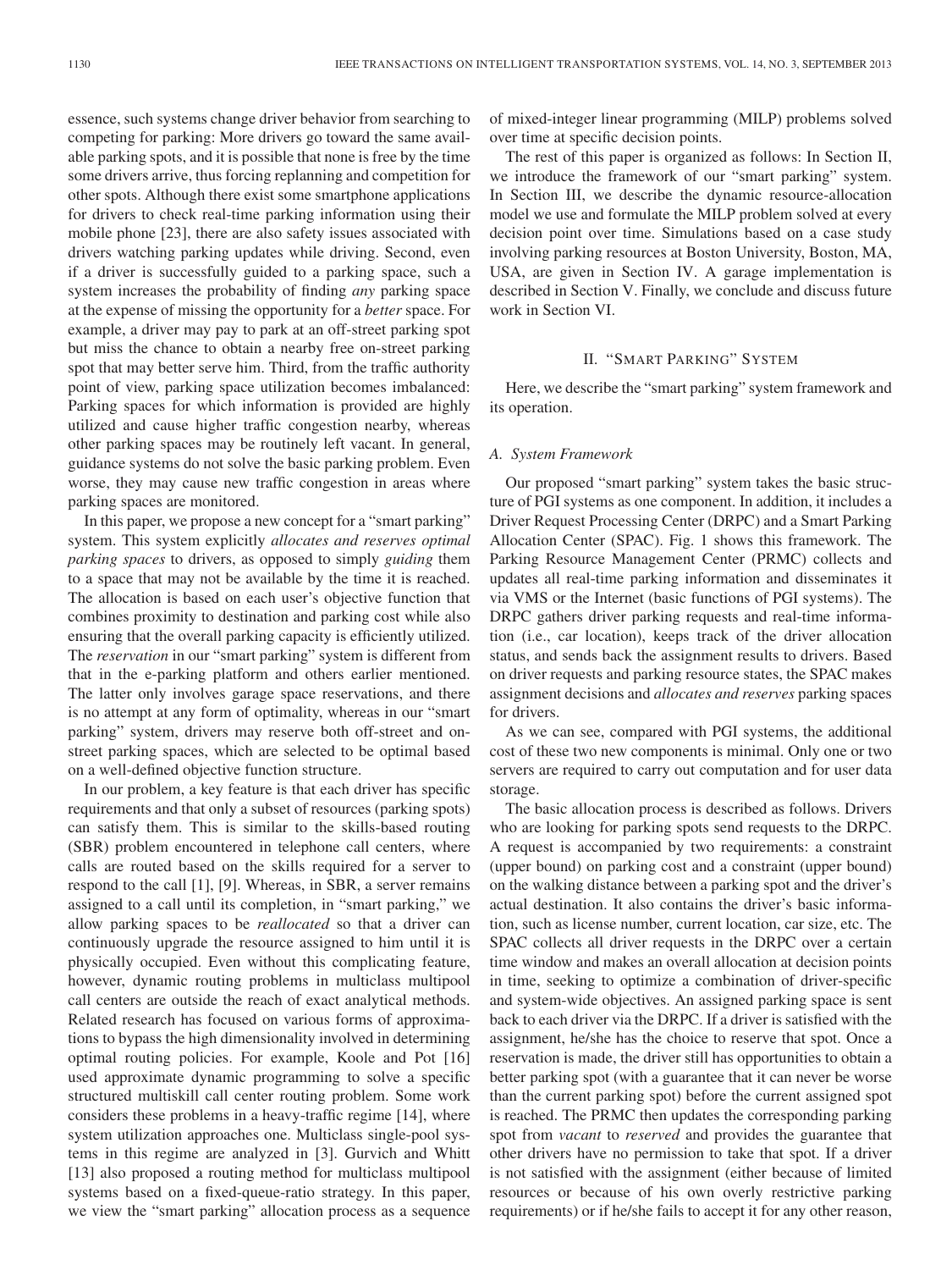

## **Smart Parking Allocation Center (SPAC)**

Fig. 1. "Smart parking" framework overview.

he/she has to wait until the next decision point. During intervals between allocation decisions made by the center, drivers with no parking assignment have the opportunity to change their cost or walking-distance requirements, possibly to increase the chance to be allocated if the parking system is highly utilized. (It is, of course, possible that no parking space is ever assigned to a driver.)

# *B. System Realization*

The realization of such a "smart parking" system relies on four main requirements.

*1) Parking Space Detection:* First of all, the system relies on the availability of real-time parking information, based on which it makes and upgrades allocations for drivers. As already mentioned, current sensing technologies provide several options to monitor parking spaces.

Moreover, whenever the system must make an allocation, it requires location information on all vehicles with pending requests. Based on this information, it estimates the traveling time to an allocated spot and provides driving directions to it. Current vehicle tracking devices/systems provide solutions to this problem. Vehicle tracking systems combine GPS tracking technology with flexible advanced mapping and reporting software. A vehicle tracking device is installed on a vehicle, which collects and transmits tracking data via a cellular or satellite network. The system receives real-time vehicle tracking updates, including location, direction, speed, idle time, start/stop, and so on. This technology has been widely used in bus systems.

*2) V2I and I2V Communication:* The second requirement involves an effective two-way communication between vehicles and the allocation center (infrastructure): vehicle-toinfrastructure (V2I) and infrastructure-to-vehicle (I2V). In our "smart parking" system, V2I communication involves drivers sending their parking requests, providing driver information, and confirming reservation to the system. I2V communication

includes the DRPC sending allocation results, driving directions, and payment details back to vehicles. Cellular networks (CNs) are usually applied in V2I and I2V solutions, i.e., drivers interact with the system through their mobile phones.

In our implementation, we have developed a smartphone application through which drivers interact with the "smart parking" system. Using the application, drivers may log in the system with a unique ID, associated with which is a driver's general information, such as license number, credit card number, car size, etc. The ID is registered by the driver, and the DRPC maintains a database to store the driver's basic information. In the application, drivers also have the option to choose their destination, walking-distance preference, and parking cost tolerance. After the driver finishes all settings and sends out the request, the system will send back parking allocation results based on his parking preferences and the state of the system.

There are three kinds of allocation results as follows: 1) If the system fails to find a parking space for the driver, then a notification asks the driver to wait for the next allocation time. A detailed explanation is also provided regarding the failed allocation; for example, there are no vacant parking spaces, the driver's requirements are too strict, or the driver is too far away from his destination. The driver may then either release his parking request by changing his preferences to increase the chance to be allocated or simply do nothing but wait. 2) If a parking space is allocated to the driver but he/she is not satisfied with it, then he/she can reject the allocation and adjust his requirements. However, by doing this, he/she takes the risk that he/she may not be allocated a space at the next decision time. To prevent drivers from constantly rejecting successful allocations and adjusting requirements for better parking spots or to prevent drivers from always providing extremely strict conditions at the beginning and gradually relaxing them later, the system may charge an increasing fee if the number of requests exceeds a certain threshold. 3) If the driver is satisfied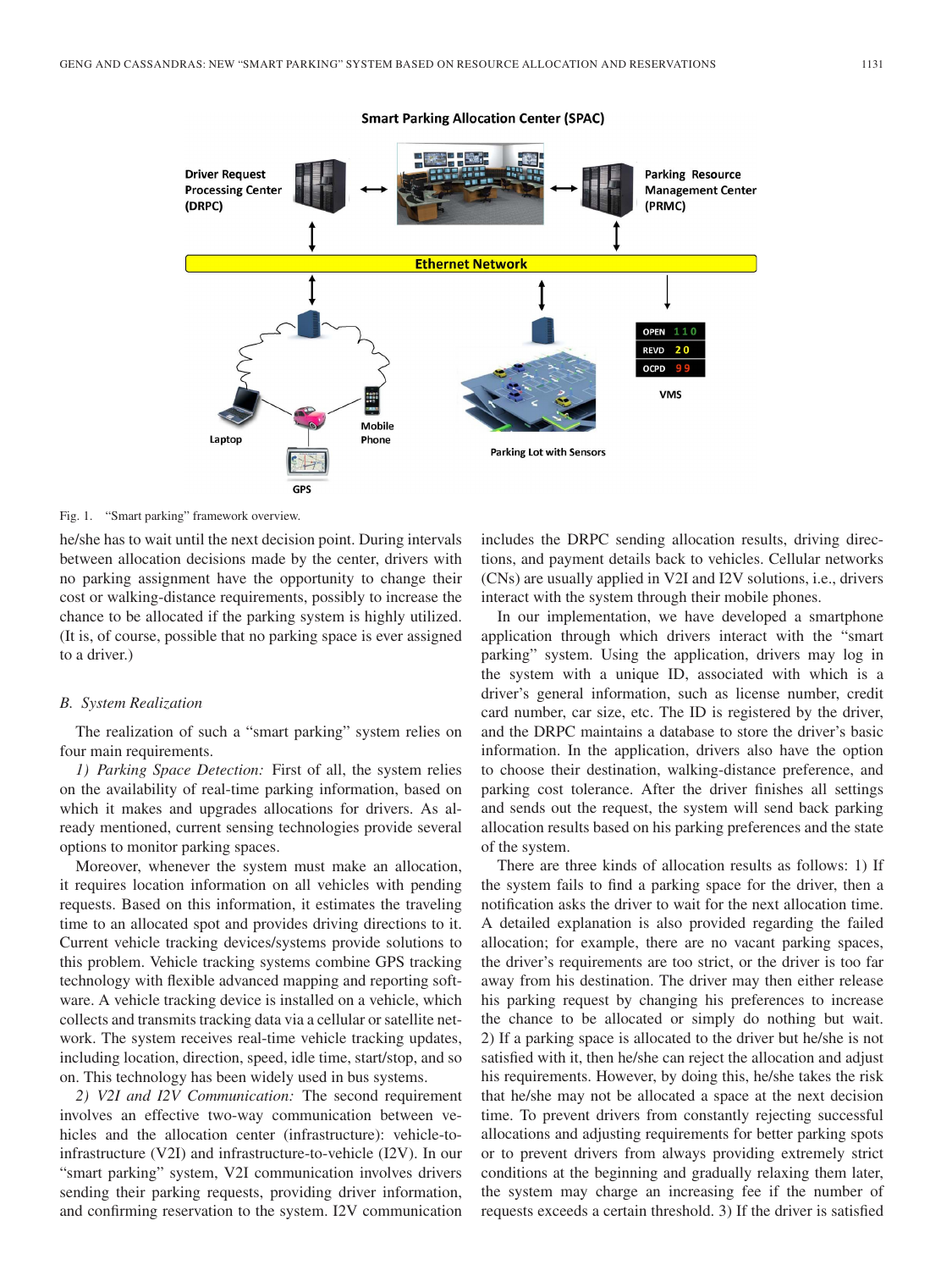with the result, then the system reserves that space for him, and the application shows the driving directions to the reserved parking space. While he/she is driving, the system may notify him of a better parking spot based on his real-time position. The driver needs to respond and tell the system whether he/she accepts it or not. When the driver arrives at the parking spot, he/she needs to confirm parking at the allocated spot. All these driver responses are simply done by pushing a button in the application. When the car leaves the parking spot, a summary of charges is sent to him.

Notice that both V2I and I2V communication are implemented through a smartphone application, and data are transmitted through the CN. Drivers may reserve a parking space before a trip and interact with the system by simply pushing buttons on the smartphone, thus not causing distraction from driving.

*3) Reservation Guarantee:* Parking reservations are a key feature of the "smart parking" system. To implement this function, when a parking spot is reserved by the driver, the system must guarantee that this will not be taken by other vehicles. For off-street parking resources, it is relatively easy to prevent drivers with no reservation from taking the spot that has been reserved by someone else. The system can do ID checking (with RFID technology) at the gate of a garage or a parking lot. If the driver has made a reservation, then the gate opens, and a space number is provided to him. If the driver made no reservation, then he/she either may be allowed to park if there are empty unreserved spaces or is blocked from entering.

For on-street parking resources, the reservation scheme is more complicated because there is no central ID checking location so that drivers may park at any space if it is vacant. One method is through wireless technology interfacing a vehicle with hardware that makes a space accessible only to the driver who has reserved it. Examples include gates, "folding barriers," and obstacles that emerge from and retract to the ground under a parking spot; these are wirelessly activated by devices on-board vehicles, similar to mechanisms for electronic toll systems. However, this method is relatively expensive, and the hardware is not easy to install and maintain. A "softer" scheme is to use a light system placed at each parking space, where different colors indicate different parking space states. In our system, we use a GREEN light to indicate that a vacant parking spot is available for any driver, a RED light to indicate that the spot is reserved by other drivers, a YELLOW (or blinking YELLOW for increased visibility) light to attract a driver in the vicinity who has reserved that space, and a blinking RED light to notify a driver who is parking at a space reserved by someone else. An LED light with these three colors is connected to and controlled by an IRIS sensor node (also referred to as "mote") placed at each parking space. When a driver is approaching the parking space reserved for him, this is automatically detected by the GPS data sent from his smartphone through our "smart parking" application. (Alternatively, the driver can explicitly notify the system.) The system then sends a command to the IRIS mote, which switches the light at his reserved spot from RED to YELLOW (or blinking YELLOW). The driver should then be able to recognize his reserved spot and park there. After parking, the light goes off until the car leaves, and it returns



Fig. 2. Queueing model for dynamic resource allocation.

to its GREEN or RED state if the parking space is reserved. If a driver violates the rule and parks at a space reserved by someone else, then the blinking RED provides a warning, and the driver should leave. If he/she does not leave, the system knows which space is occupied and will tow the car or issue a ticket; in the meantime, the system makes a new assignment for the driver who had actually reserved that spot. If the second assignment is worse than the previous assigned spot, then the driver receives some compensation, which may come from the violator's fine.

*4) Optimal Allocation:* One of the benefits of the "smart parking" system is that it determines the best parking space for each driver. This is done through an efficient allocation algorithm executed at the SPAC (see Fig. 1). In what follows, we will concentrate on the methodology that enables us to make optimal parking space allocations and reservations.

# III. DYNAMIC RESOURCE ALLOCATION

For the sake of generality, we will employ the term "user" when referring to drivers or vehicles and the term "resource" when referring to parking spaces. We adopt a queueing model for the problem, as shown in Fig. 2, where there are  $N$  resources, and every user arrives randomly and independently to join an infinite-capacity queue (labeled WAIT) and waits to be assigned a resource if possible. At each decision point, the system makes allocations for all users in both the waiting queue and the queue of users (labeled RESERVE) who have already been assigned and have reserved a resource from a prior decision point. If a user in WAIT is successfully assigned a resource, he/she joins the RESERVE; otherwise, he/she remains in WAIT. A user in RESERVE may be assigned a different resource after a decision point and remains in this queue until he/she can physically reach the resource and occupy it. A user leaves the system after occupying a resource for some amount of time at which point the resource becomes free again.

At each decision point indexed by  $k$ , we define the state of the allocation system, i.e.,  $X(k)$ ,  $k = 1, 2, \dots$ , and the state of the *i*th user, i.e.,  $S_i(k)$ ,  $i = 1, 2, \ldots$ , as explained next. First, we define

$$
X(k) = \{W(k), R(k), P(k)\}\tag{1}
$$

where  $W(k) = \{i :$  user i is in the WAIT queue},  $R(k) =$  ${i: user i is in the RESERENCE queue}, and P(k) = {p<sub>1</sub>(k)},$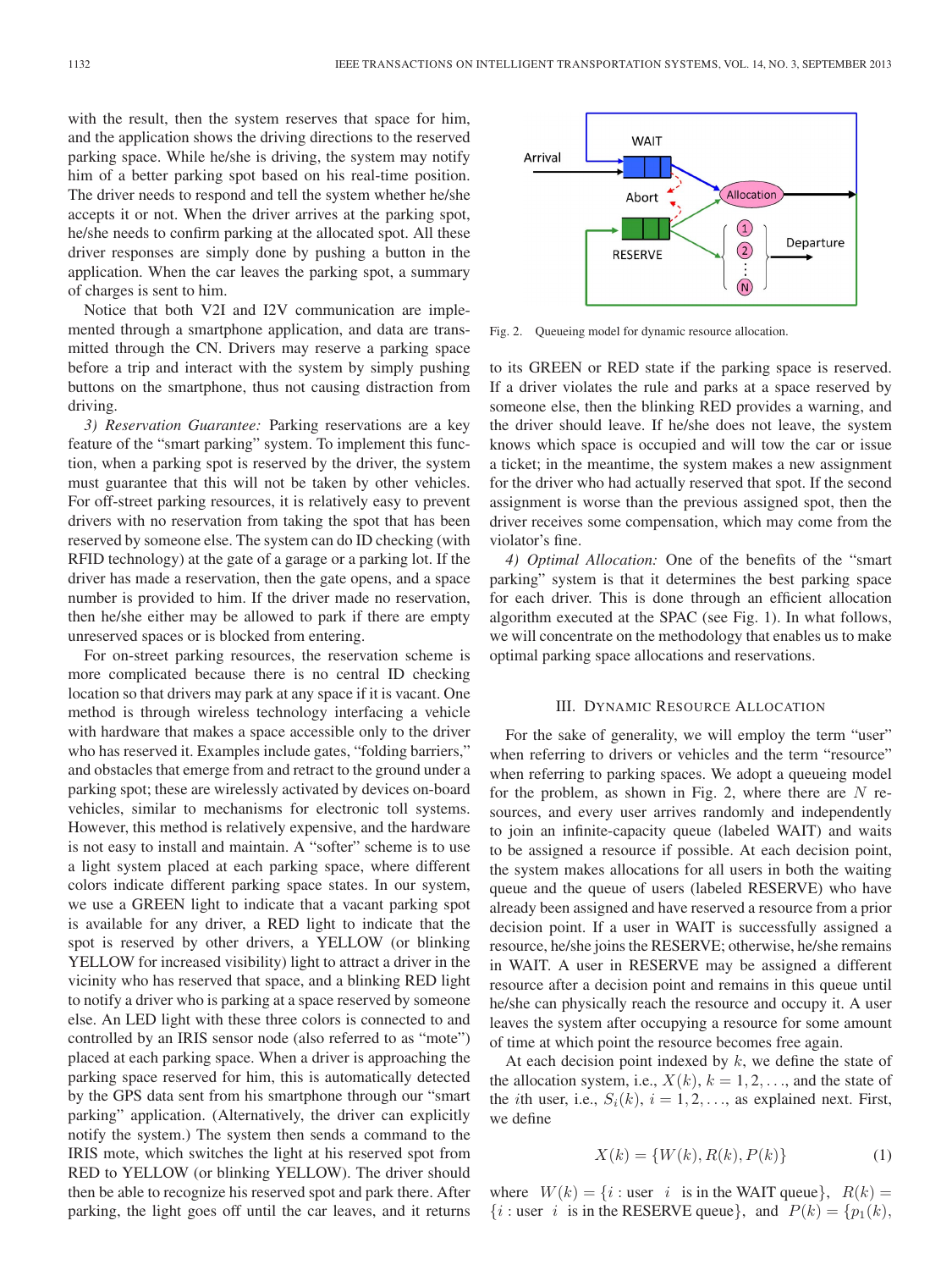$..., p_N(k)$  is a set describing the state of the *j*th resource with  $p_i(k)$  denoting the number of free parking spaces at resource j,  $j = 1, \ldots, N$ . (This is possibly  $>1$  if a resource models a group of parking spaces, e.g., a parking garage, rather than an individual space.)

We assume that each resource has a known location associated to it, which is denoted by  $y_j \in Z \subset \mathbb{R}^2$  in 2-D Euclidean space. We also define

$$
S_i(k) = \{z_i(k), r_i(k), q_i(k), \Omega_i(k)\}\tag{2}
$$

where  $z_i(k) \in Z \subset \mathbb{R}^2$  is the location of user  $i, r_i(k) \in \mathbb{R}^+$  is the total time that user  $i$  has spent in the RESERVE queue up to the kth decision point ( $r_i(k) = 0$  if  $i \in W(k)$ ), and  $q_i(k)$  is the reservation status of user  $i$ , i.e.,

$$
q_i(k) = \begin{cases} 0, & \text{if } i \in W(k) \\ j, & \text{if user } i \text{ has reserved resource } j. \end{cases}
$$
 (3)

Finally,  $\Omega_i(k)$  is a feasible resource set for user i, i.e.,  $\Omega_i(k) \subseteq$  $\{1,\ldots,N\}$ , depending on the requirements set forth by this user regarding the resource requested. In general,  $\Omega_i(k)$  may be a set that is specified by each user at each decision point; however, for the specific parking problem we are interested in, we will define  $\Omega_i(k)$  in terms of *attributes* associated with user i and defined as follows.

We associate two attributes to user  $i$ . The first, which is denoted by  $D_i$ , is an upper bound on the distance (walking distance or walking time) between the resource that the user is assigned and his actual destination  $d_i \in Z \subset \mathbb{R}^2$ . If the user is assigned resource j located at  $y_i$ , let  $D_{ij} = ||d_i - y_i||$ , where  $\|\cdot\|$  is a suitable distance metric. Then, the constraint

$$
D_{ij} \le D_i \tag{4}
$$

defines a requirement that contributes to the determination of  $\Omega_i(k)$  by limiting the set of feasible resources to those that satisfy (4).

The second attribute for user i, which is denoted by  $M_i$ , is an upper bound on the cost that this user is willing to tolerate for the benefit of reserving and subsequently using a resource. The actual cost depends on the specific pricing scheme that is adopted by the allocation system and may include a flat fee for reserving a resource, a fee dependent on the total reservation time, and subsequently, a fee for occupying the resource. Our approach does not depend on the specific pricing scheme used, but we will assume that each user cost is a monotonically nondecreasing function of the total reservation time  $r_i(k)$ , user expected occupancy time  $c_i$ , and a function of the traveling time from the user location at the kth decision time, i.e.,  $z_i(k)$ , to a resource location  $y_j$ . Let  $s_{ij}(k) = ||z_i(k) - y_j||$  be this distance, and define the traveling time

$$
t_{ij}(k) = f(s_{ij}(k), \omega)
$$

where  $\omega$  is a random vector capturing all stochastic traffic conditions. We use  $M_{ij}(r_i(k), t_{ij}(k), c_i)$  to denote the total expected monetary cost for using resource  $j$ , which is evaluated at the kth decision time. Note that  $M_{ij}(r_i(k), t_{ij}(k), c_i)$  is an expectation since the actual cost is a random variable that depends on traffic conditions, which determine the time  $t_{ij}(k)$ and on the resource occupancy time (e.g., the actual parking time) after the resource is reached. Once a pricing scheme is known,  $M_{ij}(r_i(k), t_{ij}(k), c_i)$  can be evaluated if all random variables involved are characterized by known probability distributions. Alternatively, an estimate of  $M_{ij}(r_i(k), t_{ij}(k), c_i)$ can be computed. Comparing  $M_{ij}(r_i(k), t_{ij}(k), c_i)$  with  $M_i$ leads with the constraint

$$
M_{ij}\left(r_i(k), t_{ij}(k), c_i\right) \le M_i. \tag{5}
$$

This defines a second requirement that contributes to the determination of  $\Omega_i(k)$  by limiting the set of feasible resources to those that satisfy (5). To fully specify  $\Omega_i(k)$ , we further define

$$
\Gamma(k) = \{ j : p_j(k) > 0, \quad j = 1, ..., N \}
$$

to be the set of free and reserved resources at the kth decision time and set

$$
\Omega_i(k) = \{ j : M_{ij}(k) \le M_i, D_{ij} \le D_i, \quad j \in \Gamma(k) \} \tag{6}
$$

where, for simplicity, we have written  $M_{ij}(k)$  instead of  $M_{ij}(r_i(k), t_{ij}(k), c_i)$ . Note that this set allows the system to allocate to user i any resource  $j \in \Omega_i(k)$ , which satisfies the user's requirements even if it is currently reserved by another user. Thus, resource  $j$  may be dynamically reallocated to different users at each decision point until  $p_j (k) = 0$ , signaling that there is no available resource.

*Remark:* Since  $M_{ij}(k)$  is generally an estimate of the cost a user incurs, it is subject to noise contributed by random traffic events and, therefore, so is set  $\Omega_i(k)$ , as defined in (6). This implies that resource  $j \in \Omega_i(k)$  may, in fact, be such that  $j \notin$  $\Omega_i(k+l)$  for some  $l > 0$ . Indeed, it is possible that  $\Omega_i(k) \neq \emptyset$ , whereas  $\Omega_i(k+l) = \emptyset$ . In such cases, a user may perceive as unfair the fact that he/she is assigned a feasible resource that ultimately becomes infeasible subject to his requirements. We will assume that this happens as a result of uncontrollable random events, in which case, the user must re-enter the allocation system with new  $D_i$  and  $M_i$  requirement parameters.

We can now concentrate on defining an objective function, which we will seek to minimize at each decision point by allocating resources to users. We use a weighted sum to define user i's cost function, i.e.,  $J_{ij}(k)$ , if he/she is assigned to resource  $j$ , as follows:

$$
J_{ij}(k) = \lambda_i \frac{M_{ij}(k)}{M_i} + (1 - \lambda_i) \frac{D_{ij}}{D_i}
$$
 (7)

where  $\lambda_i \in [0, 1]$  is a weight that reflects the relative importance assigned by the user between *cost* and *resource quality*. In the case of parking, resource quality is measured as the walking distance between the parking spot the user is assigned and his actual destination.

To capture the essence of "smart parking," the objective of the system is to make allocations for as many users as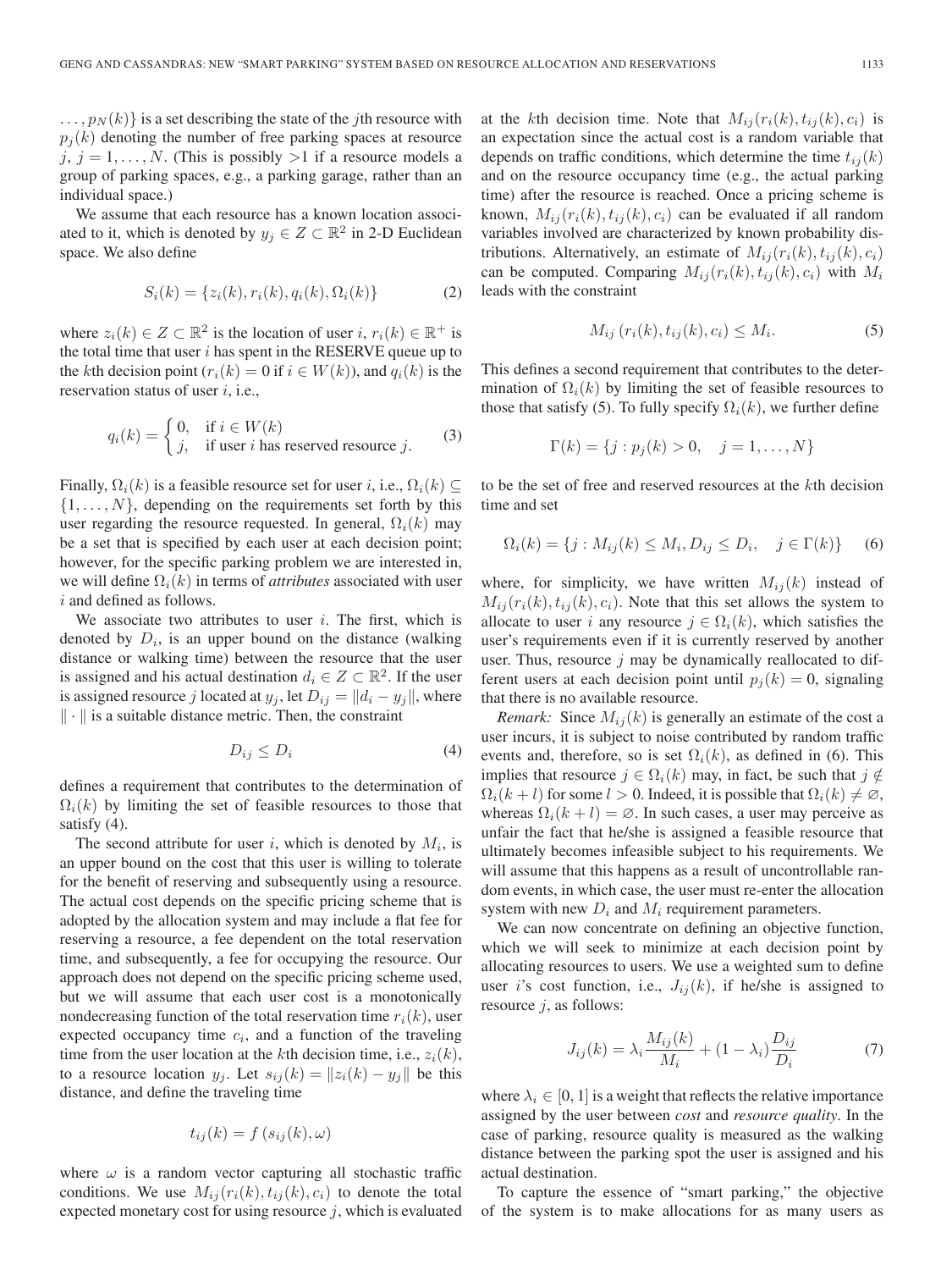possible and, at the same time, to achieve minimum user cost as measured by  $J_{ij}(k)$ . We introduce binary control variables

$$
x_{ij} = \begin{cases} 1, & \text{if user } i \text{ is assigned to resource } j \\ 0, & \text{otherwise} \end{cases}
$$
 (8)

and define matrix  $X = [x_{ij}]$ . We can now formulate the allocation problem  $(P)$  at the kth decision point as follows:

$$
\min_{X} \sum_{i \in W(k) \cup R(k)} \sum_{j \in \Omega_i(k)} x_{ij} \cdot J_{ij}(k) + \sum_{i \in W(k)} \left( 1 - \sum_{j \in \Omega_i(k)} x_{ij} \right)
$$
\n(9)

$$
\text{s.t.} \quad \sum_{j \in \Omega_i(k)} x_{ij} \le 1 \quad \forall i \in W(k) \tag{10}
$$

$$
\sum_{j \in \Omega_i(k)} x_{ij} = 1 \quad \forall i \in R(k)
$$
\n(11)

$$
\sum_{i \in W(k) \cup R(k)} x_{ij} \le p_j(k) \quad \forall j \in \Gamma(k)
$$
\n(12)

$$
\sum_{j \in \Omega_i(k)} x_{ij} \cdot J_{ij}(k) \le J_{iq_i(k-1)}(k) \quad \forall i \in R(k) \quad (13)
$$

$$
x_{ij} \in \{0, 1\} \quad \forall i \in W(k) \cup R(k), \quad j \in \Gamma(k). \tag{14}
$$

In this problem, the objective function focuses on user satisfaction. One can formulate alternative versions that incorporate system-centric objectives, such as maximizing resource utilization or the total revenue without affecting the essence of our approach. The term  $\min \sum_{i \in W(k) \cup R(k)} \sum_{j \in \Omega_i(k)} x_{ij} \cdot J_{ij}(k)$ in (9) aims to find the minimum cost over all users. If the system fails to allocate a resource to some user *i*, i.e.,  $\sum_{j \in \Omega_i(k)} x_{ij} =$ 0, a cost of 1 is added to the objective function. Therefore, the added term  $\sum_{i \in W(k)} (1 - \sum_{j \in \Omega_i(k)} x_{ij})$  in (9) is the total cost contributed by the number of "unsatisfied" users. Since by its definition in (7)  $J_{ij}(k) \leq 1$ , the added cost of value 1 is sufficiently large to ensure that a user is assigned to a resource if there are free qualified resources left. With this added term, the problem allocates as many users as possible.

Constraints (10) indicate that any user in the WAIT queue may be assigned, at most, one resource but may also fail to get an assignment. On the other hand, (11) guarantees that each user in the RESERVE queue maintains a resource assignment. Capacity constraints (12) ensure that every resource is occupied by no more than  $p_i(k)$  users. Constraints (13) add a unique feature to our problem by guaranteeing that every user in the RESERVE queue is assigned a resource that is no worse than that most recently reserved, i.e.,  $q_i(k-1)$ . Together, (11) and (13) ensure a reservation guarantee and improvement.

*Fairness:* As we can see from (10) and (11), a solution of (**P**) gives a higher assignment priority to users in the RESERVE queue. This is because these users are already incurring a positive cost. (Recall that the pricing scheme we assume does not impose a fee to unassigned users, i.e., users still in the WAIT queue.) On the other hand, (10) makes no distinction among waiting users, regardless of where they are located. This introduces unfairness among waiting users. For example, a waiting user may be located right next to an available resource, which, however, is assigned to another waiting user at a considerably larger distance from it. To remove such unfairness, we add the following constraints:

$$
\left[\sum_{n \in \Omega_i(k)} x_{in}\right] - x_{mj} \ge 0 \quad \forall i, j, m \quad \text{s.t.} \quad j \in \Gamma(k)
$$

$$
j \in \Omega_i(k), \quad m \in W(k), \quad t_{mj} > t_{ij}. \quad (15)
$$

These constraints are explained as follows. Consider resource j, which is available for assignment (i.e.,  $j \in \Gamma(k)$ ) and qualified for user i (i.e.,  $j \in \Omega_i(k)$ ). If i fails to be allocated any resource, we have  $\sum_{n\in\Omega_i(k)} x_{in}=0$ , and (15) requires that  $x_{mi} = 0$ , i.e., any other waiting user m located farther away from j than user i (i.e.,  $t_{mj} > t_{ij}$ ) is forbidden from being assigned to j. If, on the other hand,  $\sum_{n \in \Omega_i(k)} x_{in} = 1$ , i.e., user *i* is assigned some resource, then  $x_{mj} \leq 1$ , i.e., there is no constraint on allocating resource  $j$  to any user  $m$  as long as condition (12) is satisfied. Thus, all subsequent references to (**P**) refer to the original problem modified to include (15). We also note that there is no fairness issue related to users in the WAIT queue in terms of how long they have resided in it since this does not affect the cost objective unless a user is in the vicinity of his/her destination, which is a situation that we handle through the wandering ratio metric, as defined later in (17).

Moreover, in between any two decision points, users in the waiting queue who are close to their destination may reach it before having an opportunity to be assigned a parking space. To deal with this effect, we adopt the following *immediate allocation* (IA) policy: Whenever user  $i$  is in the WAIT queue and reaches location  $z_i$  such that  $||z_i - d_i|| \le v_i \tau$ , he/she is placed in an IA queue. Here,  $\tau$  is the decision interval, and  $v_i$ is the average driving speed. If this queue is not empty, then, as soon as user departure makes a resource available, the system immediately prioritizes user i over other users in  $W(k)$  and assigns him this resource if it is feasible. This IA problem is easy to solve. We define an "urgent" user set

$$
I(k) = \{i : i \in W(k), \quad ||z_i - d_i|| \le v_i \tau\}
$$

and as soon as resource  $j$  becomes free, we allocate it to user  $i$ such that  $J_{ij} = \min_{n \in I(k), j \in \Omega_n(k)} J_{nj}$ , if such i exists.

*Decision Points:* An important remaining issue concerns the choice of decision points over time or, equivalently, defining appropriate "decision intervals"  $\tau(k)$ ,  $k = 1, 2, \ldots$  In this paper, we pursue a time-driven strategy for decision making. After the  $(k - 1)$ th decision point, the system waits for some duration  $\tau(k)$  and then makes a new allocation over all users that arrived during  $\tau(k)$  and all previous users residing in either the WAIT or the RESERVE queue. Clearly, there is a tradeoff: A large  $\tau(k)$  may eventually yield a lower cost for all users involved, but it also forces a large number of users to remain in the WAIT queue with no assignment, until either it is too late because a user has reached his destination or it has lost patience and searches for resources by himself. In [10], we empirically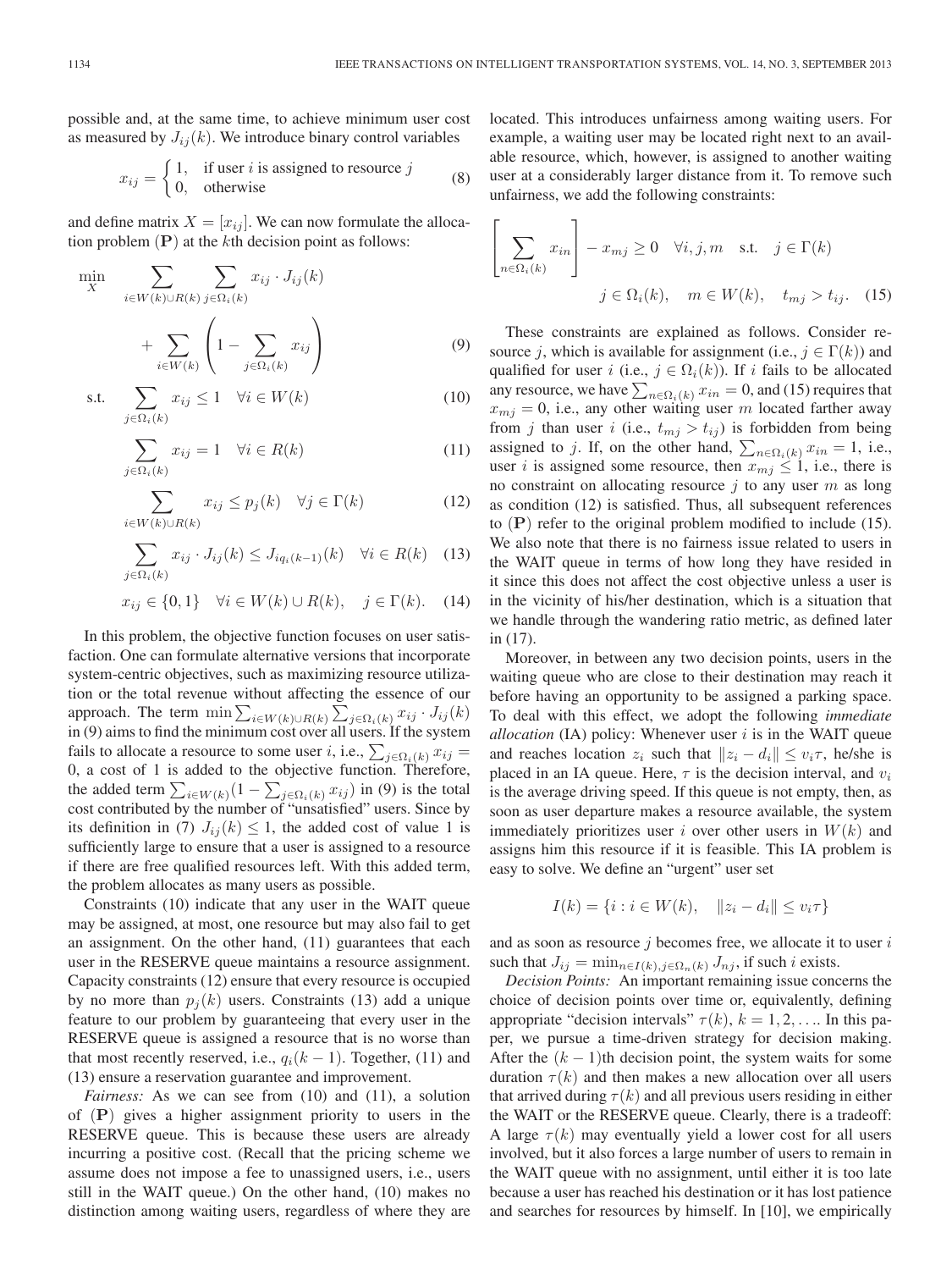explored the effect of varying  $\tau(k)$  on the performance of the system.

*Scalability:* MILP problems are known to be NP-hard. If we deploy the system in a large urban area, problem (**P**) becomes huge with a large number of variables and constraints. Obtaining a solution at each decision point becomes time consuming, and during this time, the system state changes, and the solution may no longer be optimal. In that case, we use the following steps to reduce the complexity of the problem.

- 1) *Area partitioning*: Observe that driver requests are independent if their destinations are far away from each other. Practically speaking, an allocation made for driver A has little or no influence on driver B if B's destination is several miles away from driver A. Thus, rather than aggregating all drivers and resources in one problem, we can instead partition the whole area into several small "districts." For each district, we solve problem (**P**) for all drivers whose destinations are located in the district. Notice that drivers whose destinations are on the border of two adjacent districts are considered for allocation in both districts.
- 2) *Grouping resources*: Even in a single district, the total number of parking spaces may be large, particularly in a business district or downtown. However, drivers normally do not request a specific spot but only care for a street or a in which garage to park. Therefore, all spaces in the same garage or parking lot can be treated as a single resource, with  $p_i$  denoting the number of vacant spaces. Similarly, we can group all on-street parking spots in the same street block as one resource. The system may randomly pick a vacant spot for the driver when he/she arrives. The problem size is thus greatly reduced.
- 3) *Discriminating users*: Drivers who are far away from their destination do not usually require an IA result. This is because once they make a reservation, they incur a cost that accumulates over time. Moreover, long-term reservations are detrimental to the system. First, users who are close to their destination may fail to obtain an assignment because available resources may have been reserved by users who are still far away and can be accommodated with later assignments. Second, there is a large fraction of resources left physically vacant because of reservations, which may cause user discontent when they cannot be allocated a resource. This points to a tradeoff in "smart parking" between a reasonable reservation scheme and parking space utilization. This can be achieved by restricting the number of users in the waiting queue who are assigned a resource. Thus, we introduce threshold  $t_0$ : Users within  $t_0$  min away from their destination are considered for assignment; otherwise, they are kept in the waiting queue. Therefore, waiting set  $W(k)$  in  $(\mathbf{P})$  is replaced by  $W(k)$ , which is defined as

$$
\tilde{W}(k) = \{ i : i \in W(k), \quad t_{ij}(k) \le t_0 \}.
$$
 (16)

Of course, the number of decision variables in problem (**P**) also decreases with this restriction.

*Performance Metrics:* In solving problem (**P**), we aim to minimize user costs as defined by (7) at each decision point. To assess the overall system performance over some time interval  $[0, T]$ , we define several appropriate metrics that are evaluated over a total number of users  $N_T$  served over this interval (e.g., a simulation run length).

From the system's point of view, we consider resource *utilization* as a performance metric and break it down into two parts:  $u_r(T)$  is the utilization of resources by reservation (i.e., the fraction of resources that are reserved), and  $u_p(T)$  is the utilization by occupancy (i.e., the fraction of resources that are physically occupied by a user).

From users' point of view, we first define a satisfaction metric for those users that actually occupy a resource. Let  $P(T)$  be the set of such users over  $[0, T]$ . Moreover, returning to (7), let  $q_i^* \in \{1, \ldots, N\}$  be the resource that is ultimately assigned to user  $i \in P(T)$ . We then define

$$
J_{iq_i^*} = \lambda_i \frac{M_{iq_i^*}}{M_i} + (1 - \lambda_i) \frac{D_{iq_i^*}}{D_i}
$$

$$
\bar{J}(T) = \frac{1}{|P(T)|} \sum_{i \in P(T)} J_{iq_i^*}
$$

measuring the *average cost* of users served. In addition, unlike traditional queueing problems, waiting times are not a measure of user satisfaction, since users do not actually need a resource until they have physically reached it. Instead, another metric that we will use is the *wandering ratio*  $w(T)$ , which is defined as follows: Let

$$
A_W(k) = \{ i : i \in W(k), \quad ||z_i(k) - d_i|| \le \epsilon \}
$$

be the set of users who reach their destination but are still in the WAIT queue at the kth decision point, where  $\epsilon \geq 0$  is a small real number used to indicate that a user is in the immediate vicinity of his destination  $d_i$ . Letting  $k_T$  denote the last decision point within the time interval of length  $T$ , we then define

$$
w(T) = \frac{|A_W(k_T)|}{N_T}.\tag{17}
$$

Finally, we consider the *average time-to-park*  $t_p(T)$ , which is the time from the instant a user sends a parking request to the instant he/she physically occupies a parking resource.

# IV. SIMULATION RESULTS

In all simulations, we assume that user arrivals (requests) to each destination i are Poisson distributed with rate  $\lambda_i$ . User travel times to reach their destination are exponentially distributed with rate  $\gamma$ . The resource occupancy time is also exponentially distributed with rate  $\mu$ . User cost parameter  $M_i$  is uniformly distributed in interval  $[M_{\min}, M_{\max}]$ , and walking-distance parameter  $D_i$  is also uniformly distributed in  $[D_{\min}, D_{\max}]$ . For simplicity, we adopt a constant decision interval  $\tau(k) = \tau$ ,  $k = 1, 2, \ldots$  Note that  $\tau(k)$  can be made adjustable according to traffic conditions at the kth decision time.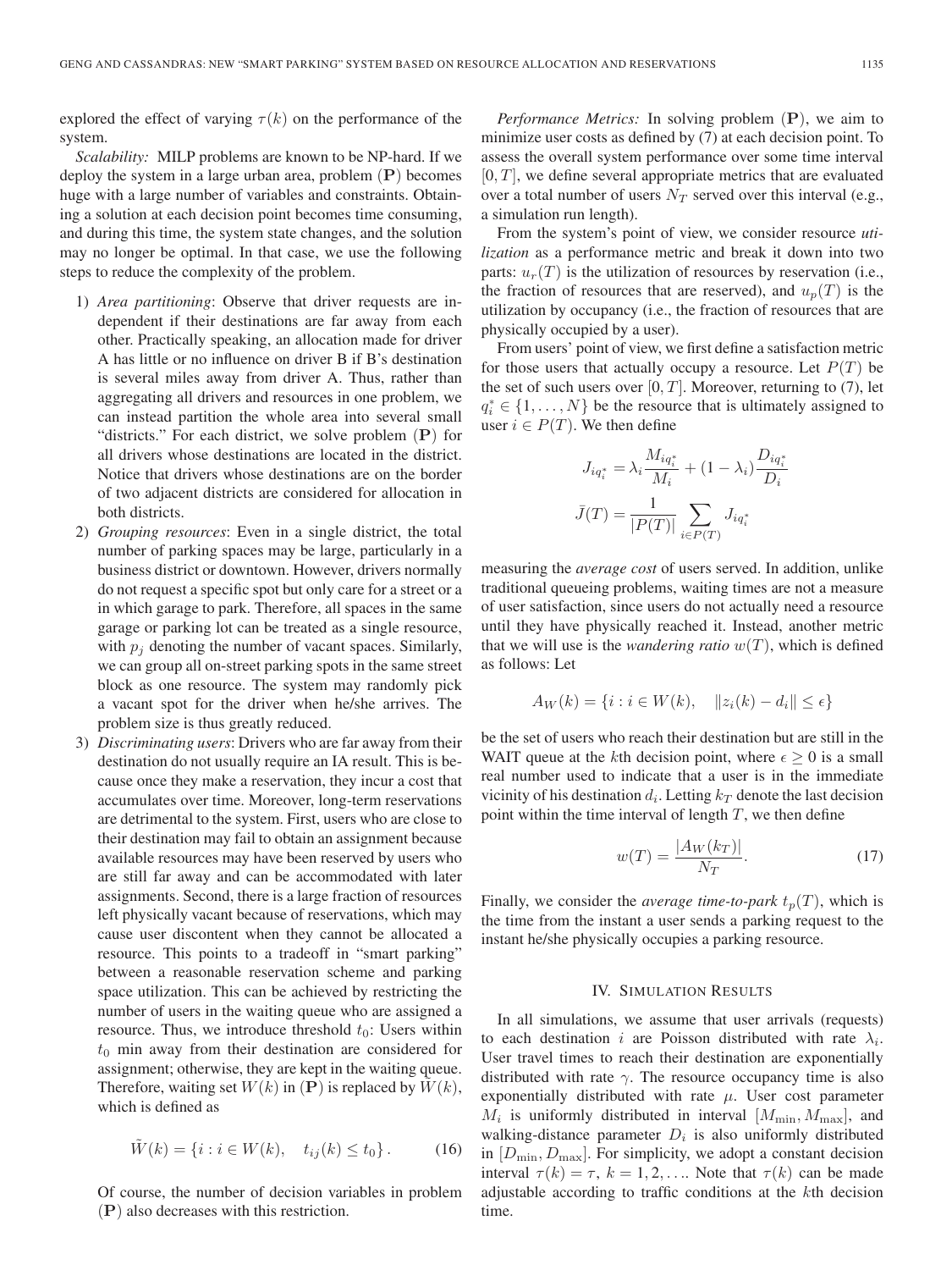

Fig. 3. Case study environment.

We provide a simulation case study based on parking within the main campus of Boston University, as shown in Fig. 3. There are a total of 679 on-street parking spaces and 1932 offstreet parking spaces in this part of the campus. We assume that all these spaces are monitored and can be used by any driver (student, faculty, or visitor) with no time limit.

Adopting the "grouping resources" method mentioned in the previous section, we aggregate 679 on-street parking spaces to 27 groups and 1932 off-street parking spaces to 14 groups. Following the same strategy, we also aggregate driver destinations: Buildings in the same block are treated as a single destination, and we consider a total of 12 destinations. Fig. 3 shows the parking configuration after grouping, where red triangles represent destinations, blue squares represent parking garages or lots, and dark-blue bars are on-street parking spaces.

We seek to quantify the improvement of the "smart parking" (SP) approach over an uncontrolled setting, where users park without any guidance (NG) and the case of guidance provided to available parking spaces (G). In both G and NG cases, we assume that users start searching for parking when they reach regions defined by their desired walking distance. For G, users know exactly the location of available spaces, and we assume that drivers always select the closest and least expensive available spot as their first choice. For NG, we assume that they search for vacant spaces with the following rules: On their way to the destinations, they check all nearby parking spaces within their desired walking distance; after they reach their destinations, they perform an increasing-radius search around them.

In all simulations, we set  $1/\gamma = 30$  min,  $1/\mu = 60$  min,  $M_{\text{max}} =$  \$8,  $D_{\text{max}} = 8$  min,  $\tau = 1$  min, and  $\epsilon = 0$ . The onstreet parking price is \$0.25 per 12 min, whereas the offstreet parking price is \$2 per 30 min. All results are generated by an average of five simulations, with each lasting for  $T =$ 3000 min. We will examine all performance metrics that we have defined under different traffic intensities by changing the interarrival times  $1/\lambda_i$ .

In Table I, we set high average arrival rate  $\bar{\lambda}_i > 1.5$  to mimic heavy traffic and low arrival rate  $\overline{\lambda}_i < 1$  to generate normal traffic. The performance metrics show that SP provides significant benefits over the G and NG approaches, where "-ons" indicates the on-street parking metrics, and "-offs" indicates the off-street parking metrics. From the system point of view, the total resource utilization  $(u = u_r + u_p)$  increases compared with both G and NG approaches. On-street parking utilization generally exceeds off-street parking utilization, which indicates that the system first allocates resources with low cost to users.

TABLE I PERFORMANCE METRICS UNDER TWO DIFFERENT TRAFFIC INTENSITIES

| $1/\lambda_i$  | Heavy Traffic |           |                 | Normal Traffic |           |           |  |
|----------------|---------------|-----------|-----------------|----------------|-----------|-----------|--|
|                | S P           | G         | $\overline{NG}$ | SP             | G         | ΝG        |  |
| $u(T)$ -ons    | 0.984         | 0.874     | 0.795           | 0.739          | 0.589     | 0.552     |  |
| $u_p(T)$ -ons  | 0.690         | 0.874     | 0.795           | 0.546          | 0.589     | 0.552     |  |
| $u_r(T)$ -ons  | 0.294         | NA        | NA.             | 0.193          | <b>NA</b> | <b>NA</b> |  |
| $u(T)$ -offs   | 0.594         | 0.491     | 0.487           | 0.450          | 0.318     | 0.410     |  |
| $u_p(T)$ -offs | 0.406         | 0.491     | 0.487           | 0.328          | 0.318     | 0.410     |  |
| $u_r(T)$ -offs | 0.188         | <b>NA</b> | NA.             | 0.122          | <b>NA</b> | NA.       |  |
| w(T)           | 0.130         | 0.203     | 0.668           | 0.003          | 0.086     | 0.439     |  |
| J(T)           | 0.292         | 0.319     | 0.462           | 0.255          | 0.344     | 0.385     |  |
| $t_p(T)$       | 35.34         | 70.85     | 119.77          | 31.35          | 36.16     | 43.20     |  |

TABLE II PERFORMANCE METRICS WITH DIFFERENT  $t_0$ 

| $t_0$          | 2     | 10    | 20    | 30    | 50    | $\infty$ |
|----------------|-------|-------|-------|-------|-------|----------|
| $u_p(T)$ -ons  | 0.839 | 0.789 | 0.771 | 0.742 | 0.708 | 0.690    |
| $u_r(T)$ -ons  | 0.014 | 0.110 | 0.198 | 0.239 | 0.277 | 0.294    |
| $u_p(T)$ -offs | 0.495 | 0.461 | 0.443 | 0.439 | 0.428 | 0.406    |
| $u_r(T)$ -offs | 0.008 | 0.065 | 0.116 | 0.147 | 0.174 | 0.188    |
| w(T)           | 0.012 | 0.070 | 0.066 | 0.068 | 0.095 | 0.131    |
| J(T)           | 0.286 | 0.276 | 0.297 | 0.302 | 0.302 | 0.292    |
| $t_p(T)$       | 30.38 | 31.00 | 34.14 | 35.40 | 35.44 | 35.34    |

From a user's point of view, we see decreases in both  $w(T)$  and  $J(T)$ , whereas the average time-to-park is reduced by as much as half (from 70.85 to 35.34) compared with the G method under heavy traffic. For the G and NG methods,  $w(T)$  is defined as the fraction of users who fail to obtain a parking spot on their first try. Thus,  $w(T)$  shows the fraction of users who are simply wandering around in search of parking, whereas  $(t_p(T) - 1/\gamma)$  indicates the average searching time. We can see that SP dramatically decreases not only the number of wandering drivers but their searching time as well. At the same time, the smaller  $\bar{J}(T)$  shows that users who ultimately parked obtained better-quality spots, i.e., either cheaper or closer to their destination or both.

We notice that in Table I, the actual utilization by occupancy using SP, i.e.,  $u_p(T)$ , is smaller than that of G under heavy traffic. (However,  $u_p(T) + u_r(T)$  is still higher under SP.) This is because a considerable fraction of resources are utilized by user reservations, which prevents other users from occupying them. This is the reason why  $w(T)$  under SP is not reduced as much as one might expect. An additional undesirable effect is the indignation that drivers may feel if they observe that a large fraction of parking spaces are empty but cannot be used due to reservations. To address this issue, we discriminate reservation requests by only allowing them when drivers are within an estimated travel time  $t_0$  away from their destination. This has the added benefit of reducing the problem scale. Table II shows all performance metrics with different  $t_0$  values under heavy traffic. Clearly,  $u_p(T)$  indeed increases as  $t_0$  decreases, whereas  $w(T)$  and  $t_p(T)$  generally become smaller compared with allocations without a  $t_0$  time threshold. However, the total average user cost increases if we set  $t_0$  too small. With this additional  $t_0$  regulation, the system gives higher priority to users who are approaching their destinations; therefore, they have a lower chance of wandering and  $t_p(T)$  approaches  $1/\gamma$ . However, since only a smaller group of users is now considered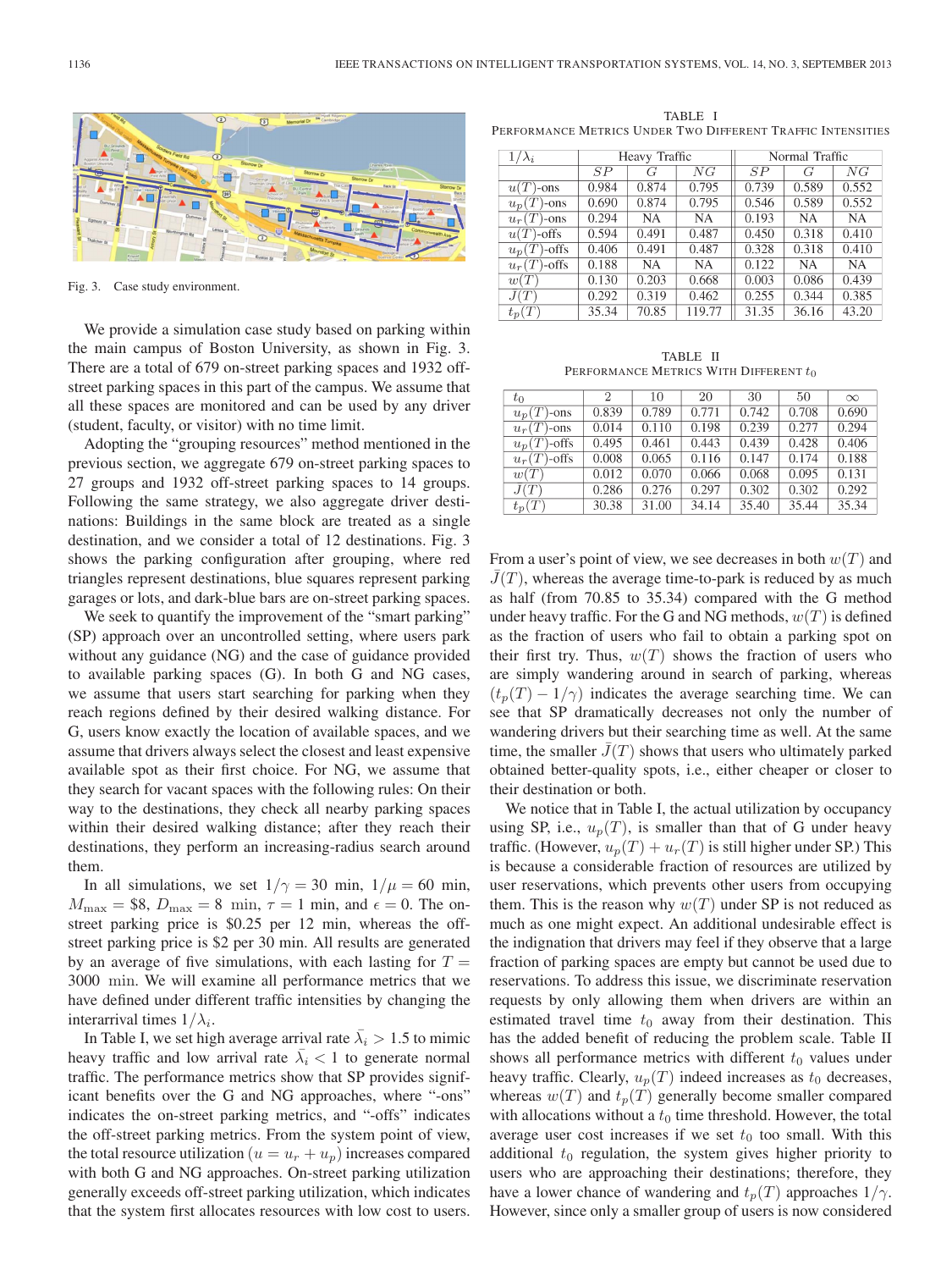



Fig. 4. Simulation results under  $t_0 = 10$ .

for allocation, the results are optimal for them but not for all users in the waiting queue; users farther away from their destinations generally end up with a parking spot of worse quality than closer users, and the overall average cost increases. Moreover, if we set  $t_0$  too small, drivers have less time to adjust their requirements when they fail to be allocated. In short, the choice of threshold  $t_0$  requires careful consideration. For example, in Table II,  $t_0 = 10$  appears to be a good choice.

By setting  $t_0 = 10$ , we have obtained additional simulation results summarized in Fig. 4. All four performance metrics (off-street utilization is not shown here) are compared under different traffic intensities determined by  $\lambda_i$ . We find that in all scenarios, the SP approach improves parking resource utilization and decreases user cost and search time. As traffic intensity increases, the improvement offered by the SP approach becomes more significant. Moreover,  $w(T)$  can be further decreased using the IA policy mentioned earlier. (Results are shown in  $[10]$ .)

# V. IMPLEMENTATION

The "smart parking" system, as described in this paper, has been deployed in a garage at Boston University, which contains 27 parking spaces. At each parking space, we have installed a *Streetline* [23] parking detection sensor on the ground and an LED device for controlling our light system described in Section II-B. A *Streetline* gateway receives data from each sensor in the network and forwards it to an upper level database, which serves as the PRMC with the state (vacant or occupied) of each parking space. The real-time parking information is published and updated on the web and can be obtained by users. Thus, our system still provides the service of a normal PGI



Fig. 5. "Smart parking" application and website.

system. We have also installed cameras and use standard image processing algorithms, based on which the state of each parking space (vacant or occupied) is determined; the joint data from the ground sensors and the cameras are combined to increase the reliability of parking state estimates.

We have also built a smartphone application (see http:// smartpark.bu.edu/smartparking/home.php), through which users can send parking requests and obtain reservations. The application sends all user requests to a computer, which serves as both DRPC and SPAC (see Fig. 1). The computer maintains all driver requests, solves the optimal allocation problem (**P**), updates the parking space state database, and sends commands to control the state of the light at each parking space device. Fig. 5 shows the smartphone application and real-time parking information website.

An important component of our implementation is a supervisory controller based on a finite-state automaton describing full system operations. Fig. 6 shows the automaton associated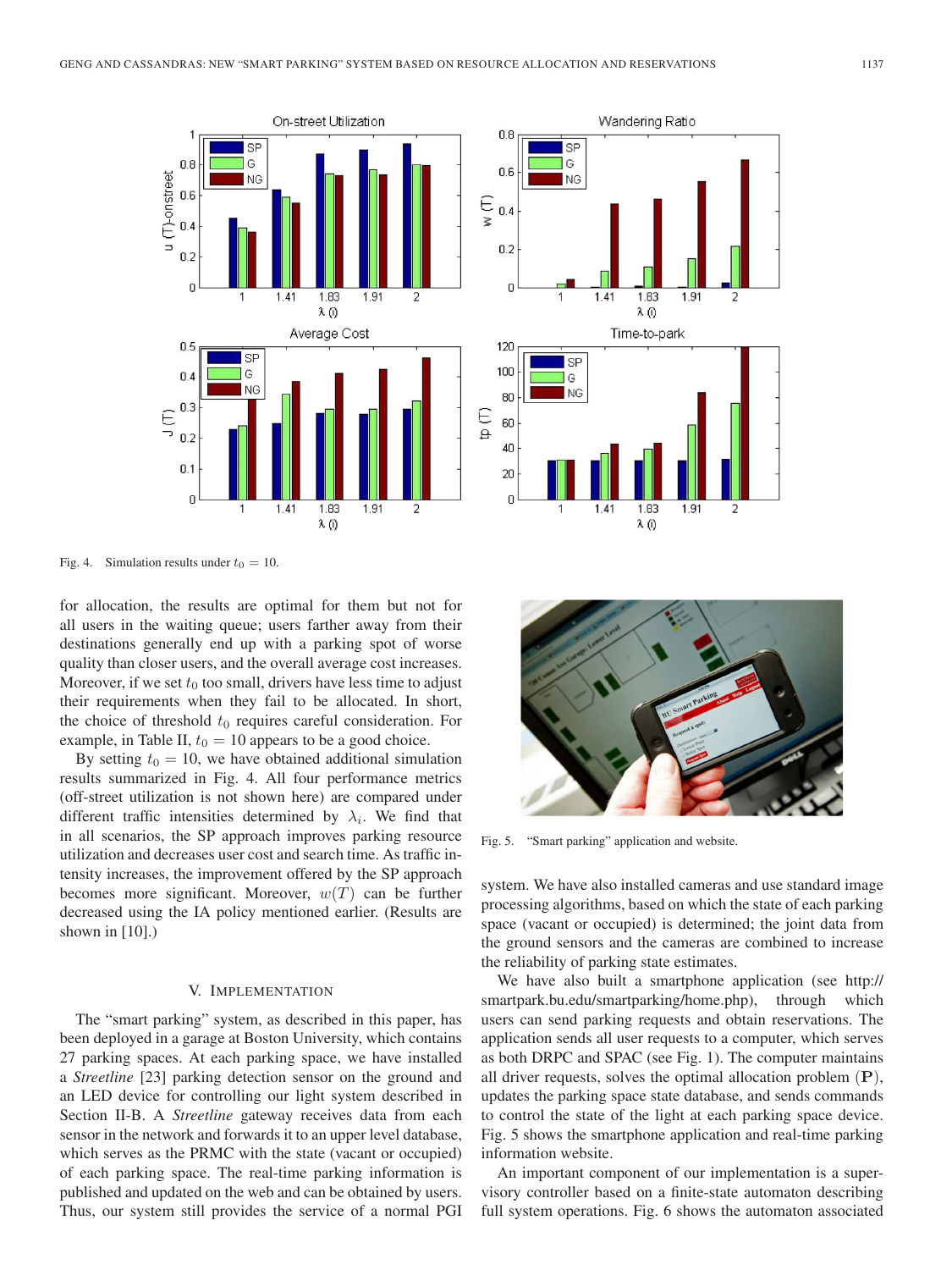

Fig. 6. Automaton of parking spot and light status.

with a single parking space. The state  $S = \{L, R, P, C, D, A\}$ is defined as follows:

- 1) Light Status  $(L) = \{GREEN(G),$   $RED(R),$  $YELLOW\_BLINK(BY),$   $RED\_BLINK(BR),$  $OFF(O)$ ;
- 2) Reservation Status (R) = { $NOT\_RESERVED(nRD)$ ,  $RESERVED(RD)$ ;
- 3) Parking Status (P) = { $VACANT(V)$ ,  $OCCUPIED(O)$ ;
- 4) Driver's Response Status  $(C) = \{YES(Y), NO(N),\}$  $PENDING(P), TIMEOUT(TO), NULL(NA)$ ;
- 5) Driver's Position Status (D) =  $\{NEARBY(NR),\}$  $FAR(FR), NULL(NA)$ ;
- 6) Driver's Self-Confirmation Status  $(A)$  =  $\{CONFIRMED(P), NULL(NA)\}.$

In this automaton, *Driver's Self-Confirmation* indicates that the driver presses a button in the smartphone to confirm that he/she has parked before the sensor detects his vehicle in the parking spot. If the driver forgets to confirm parking but the sensor detects a car in his reserved spot, the system will ask whether he/she parked there or not. *Driver's Response Status* is then used to store the driver's response. The driver may answer YES or NO or not reply (TIMEOUT). The value *NULL(NA)* means that the status is not applicable. We also assume that all sensors have 100% accuracy. Thus, we assume that the *car parked* event in the automaton indicates that the sensor detects a car and that the car indeed parked there. However, if a sensor reports an erroneous parking status, we allow users to report the wrong situation using the smartphone, and the system will either adjust the sensor state or replace it with a new one.

The automaton describes the complete operational functionality of the system. Considering a vacant parking spot without reservation as the initial state, there are seven possible state transition flows (see Fig. 6) for a parking spot to return to the initial state. (The flows are color differentiated, and the flow number indicates the last step of the corresponding flow.)

- Flow (1): A parking spot is occupied by a driver with no system allocation.
- Flow (2): A parking spot is reserved by a driver, but it is occupied by a different driver. This is a violation.
- Flow (3): A parking spot is reserved by a driver. The driver parks his vehicle and immediately confirms parking before the system sends any parking confirmation request.
- Flow (4): A parking spot is reserved by a driver. The driver parks his vehicle but forgets to confirm. The system requests confirmation, and the driver says YES.
- Flow (5): This is the same as Flow (4), except that the driver says NO. This indicates that the parking spot is occupied by a different driver. This is a violation.
- Flow (6): This is the same as Flow (4), except that the driver did not respond to the parking confirmation request. In this case, the system conservatively assumes that the spot is occupied by someone else.
- Flow (7): This flow involves all possible timeout events while a parking spot is reserved by a driver. For example, a parking spot is reserved by a driver, but the driver does not show up within 1 h.

The system is now being used by approximately 30 registered users. A pilot study is ongoing to analyze utilization and user cost data and collect feedback on system usability.

# VI. CONCLUSION AND FUTURE WORK

We have proposed a "smart parking" system that exploits technologies for parking space availability detection and for driver localization and that allocates parking spots to drivers instead of only supplying guidance to them. We have focused on determining an efficient and optimal allocation strategy for both users and the system by solving a sequence of MILP problems, which are guaranteed to have a feasible solution and to satisfy some fairness constraints. Simulation results show significant performance improvements over existing parking behavior, including the use of guidance-based systems.

Current research focuses on selecting (possibly statedependent) proper decision intervals and on the use of pricing control to adjust parking space prices for different classes of users or other bidding-type mechanisms that can enhance fairness. Moreover, through an ongoing collaboration with the City of Boston, we plan to expand deployment tests to on-street parking on several urban blocks.